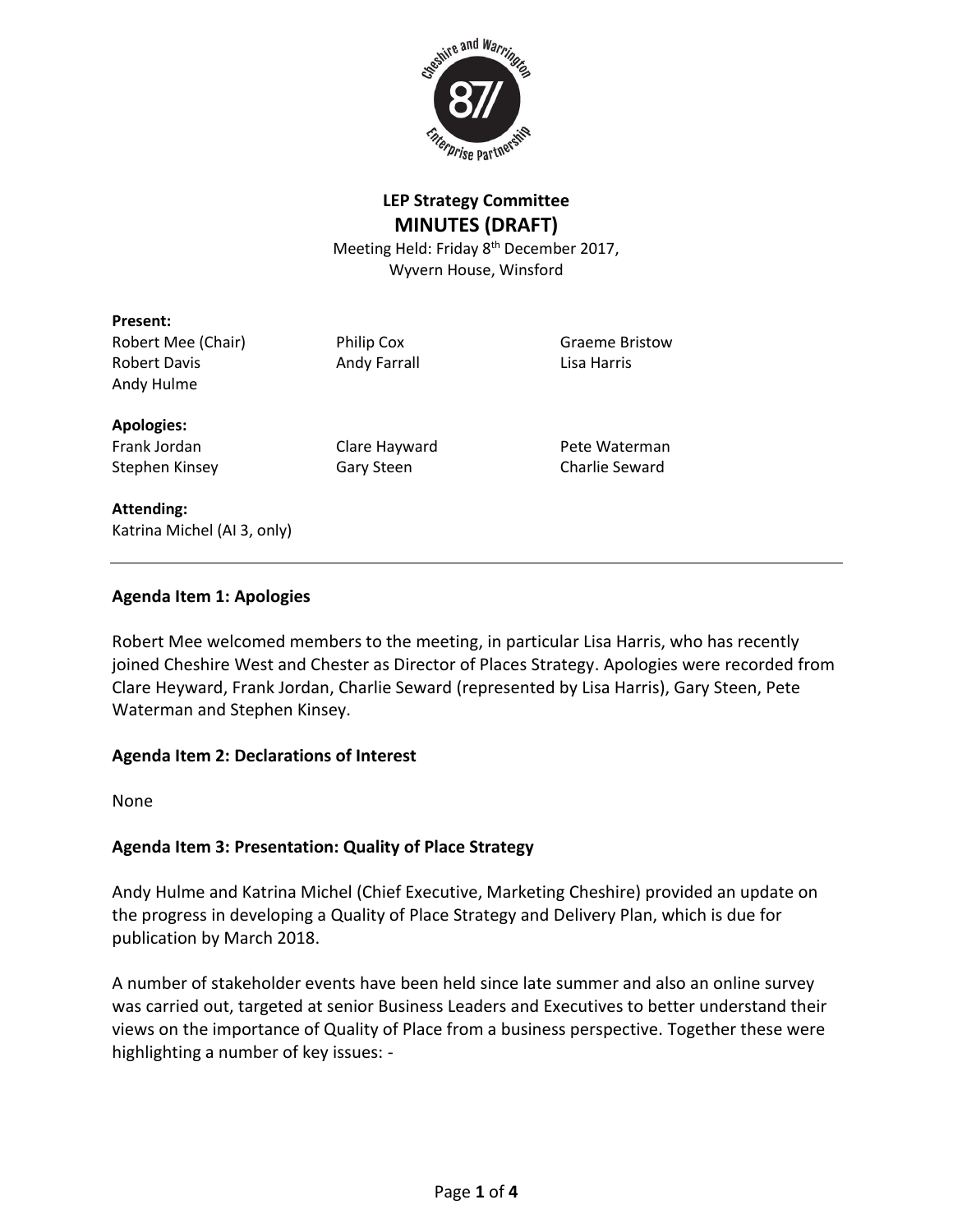- The sub-region has many significant benefits that make it attractive to inward investors, but it lacks a consistent and coherent narrative and 'brand' when trying to 'sell' those benefits to external audiences.
- With the possible exception of Warrington, we are struggling to create places that attract and retain younger people, especially those in the 20 – 35 age group
- There are challenges around the affordability of housing in many parts of the sub-region and we don't necessarily have enough of the right type and tenure of homes to meet what the market wants
- The quality of our high streets is mixed. Whilst many remain vibrant and able to offer a range of big brand names and more independent shops, others are struggling.
- Education provision, whilst better than many areas, remains variable.
- Current public transport provision is regarded by many as being poor. This can limit people's access to work opportunities and to key public services, and contributes to road congestion. The biggest single issue highlighted in the survey of Business Leaders was transport.
- That congestion in itself is viewed by many residents and businesses as one of the downsides of living or working in Cheshire and Warrington.

The outline narrative for the strategy is being developed and the Strategy Committee considered the initial list of suggested deliverables for inclusion in the Action Plan.

### **Agenda Item 4: Minutes of Previous Meeting and Matters Arising**

The Minutes of the meeting held on 6<sup>th</sup> October 2017 were approved.

The matters arising were covered under the agenda.

#### **Agenda Item 5: Strategy Work Programme Update**

The contents of the report were noted.

Good progress is being made in the development of the first four supporting strategies to the SEP. The Transport Strategy will be published for consultation in the New Year; the Skills and Education Plan is now live on the LEP website and the draft report which will inform the Energy Strategy has been received from the consultants and will be considered at the January meeting of the Strategy Committee.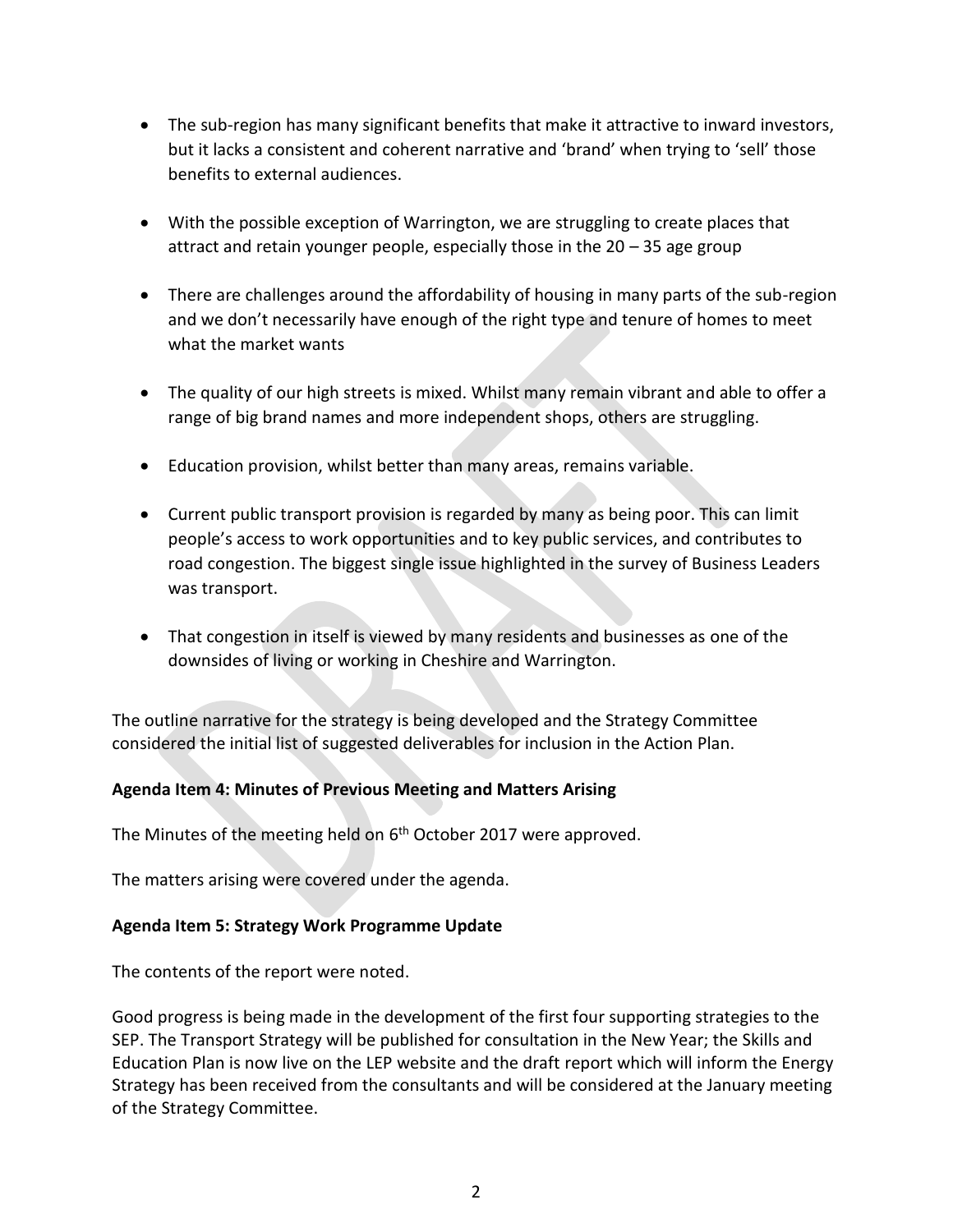As reported earlier in the meeting the Quality of Place Strategy is on programme. Consultants have been appointed to support the development of a high level sub-regional housing strategy and a workshop is being arranged for the New Year to 'kick start' the development of the Science and Innovation Strategy.

Support in developing a scope for consultancy support to develop a Digital Strategy is being offered by the Skills and Growth Company.

The updated schedule for review of each emerging strategy by the Committee was reported.

It was noted that a presentation on the Industrial Strategy White Paper was given to the main LEP Board on 6<sup>th</sup> December. As further detail on the requirements to produce a Local Industrial Strategy are released, these will be brought to the Strategy Committee along with a workplan for consideration.

### **Agenda Item 6: Business Growth Hub**

The LEP Chief Executive presented an update on the current review of the Business Growth Hub.

The Industrial Strategy White Paper confirmed a commitment from Government to continue funding Growth Hubs and have given us a steer that the 'worst case' outcome on funding will be a continuation at current levels.

The LEP has commissioned a review of current arrangements and asked for the development of a menu of options for the future shape and operating model of the Hub. Some initial thoughts have been presented which include separating the core coordination function from any service delivery role, and bringing this inhouse. This would enable a range of services to be commissioned from existing providers and partners to meet identified need, without any potential for a conflict of interest.

The Strategy Committee was supportive of the emerging model and believed that there was 'power' in the LEP being the vehicle for that initial contact with business.

# **Agenda Item 7: National Policy Announcements**

Andy Hulme presented a set of points for inclusion in a response to the recent Consultation from the **National Infrastructure Commission**. The report focuses on the challenges of Carbon, Congestion and Capacity.

The Strategy Committee endorsed the proposed response although asked that more emphasis be put on ports and freight, and Northern Powerhouse Rail.